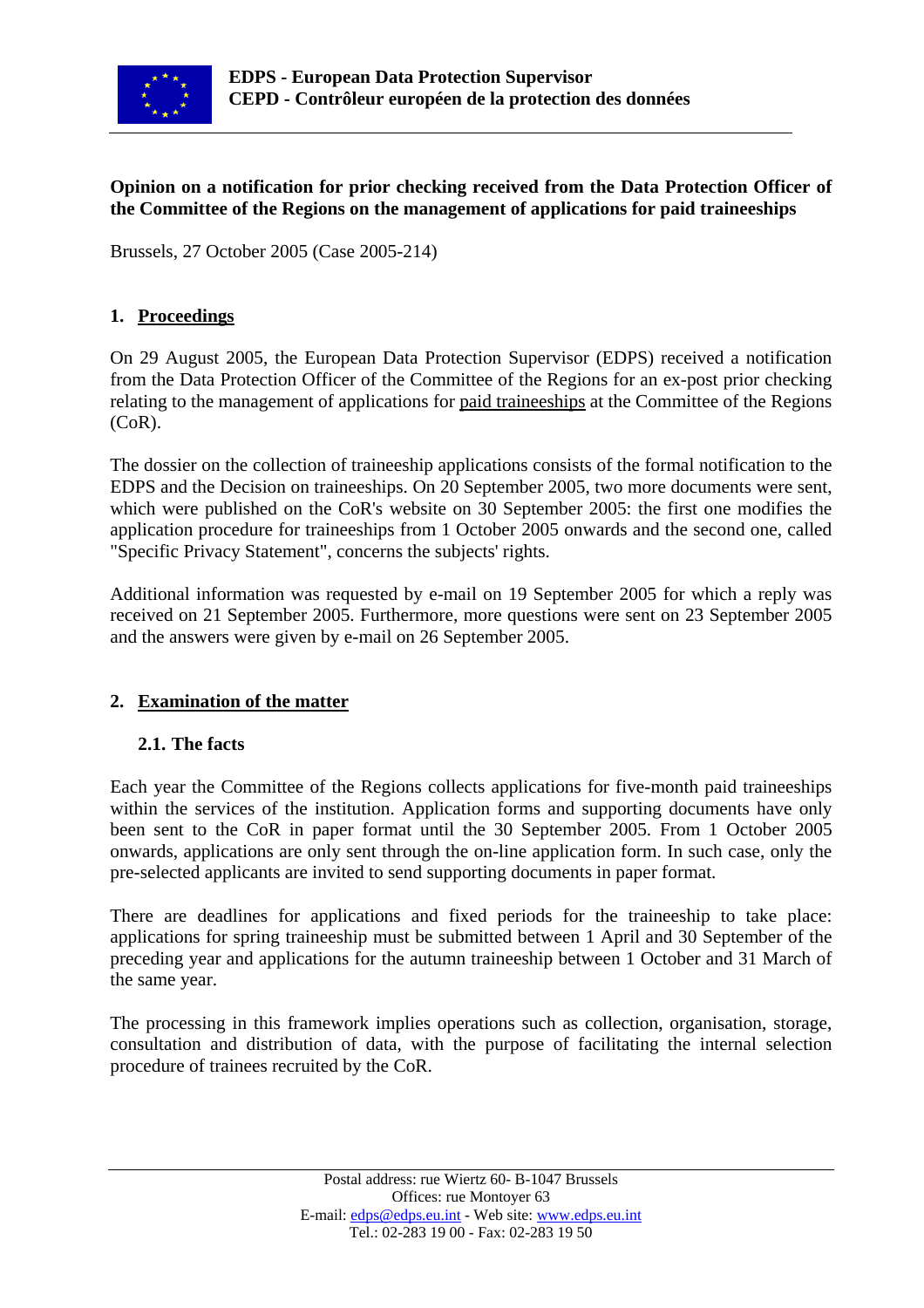The data subject of this processing activity is any person applying for a paid traineeship at the CoR. The categories of data collected in the framework of a traineeship application are the following: personal data (name, first name, gender, nationality, date and place of birth), contact data (email address, address, telephone number), academic and/or professional data (completed and/or ongoing studies, and/or traineeship experience) and other relevant information (language skills, IT skills).

Upon submission of successful applications, the candidates receive an automatic acknowledgment of receipt. They also receive their unique identification or file-number as well as their personal password, so that they are able to check at any time the status of their on-line application.

The applications are stored by the Traineeship Office of the CoR. The data sent in paper format are locked in secure offices of the Traineeship Office, whereas data via the on-line application form are stored in a central database with restricted access codes.

In terms of the conservation of data collected, a difference is made between the data regarding applicants for a traineeship (pre-selected applicants) and the data regarding applicants recruited for a traineeship (selected applicants).

As regards the pre-selected applicants, the data collected through the on-line application form are passively stored in the database for one year after the end of the traineeship period to which the application relates for administrative (i.e. correspondence with applicants) and statistical purposes only. Beyond that timeframe, data are maintained in the database in an anonymous format, for statistical purposes only. Paper documents received from pre-selected applicants, are stored in the Staff Unit's archives for one year after the end of the relevant traineeship period and after that they are destroyed. Furthermore, although trainees must in principle be less than thirty years old at the beginning of their traineeship, a derogation to the age limit can be granted at the applicant's request. In such case, the applicant must send a specific written request to the Traineeship Office, setting out the appropriate justification for such an exemption. These requests sent in paper format, are stored in the Staff Unit's archives and they are destroyed one year after the end of the relevant traineeship period.

In respect of the selected applicants, their data are stored in the database and in the Staff Unit's archives (on-line application and supporting documents) for a year after completion of the traineeship in question. In order to keep record of all trainees recruited by CoR services in the past, their data are stored in the database in an anonymous format for historical and statistical purposes. Moreover, in order to allow the delivery of internship certifications upon request, data related only directly to the traineeship are maintained in a separate file by the Traineeship Office: name, first name and nationality of the trainee; start and end date of the traineeship; unit and traineeship advisor, amount of the traineeship grant.

## **2.2. Legal aspects**

## **2.2.1. Prior checking**

The notification received on 29 August 2005 relates to processing of personal data, that is any information relating to an identified or identifiable natural person, as provided by Article 2(a) of the Regulation (EC) No 45/2001 ( hereinafter "the Regulation").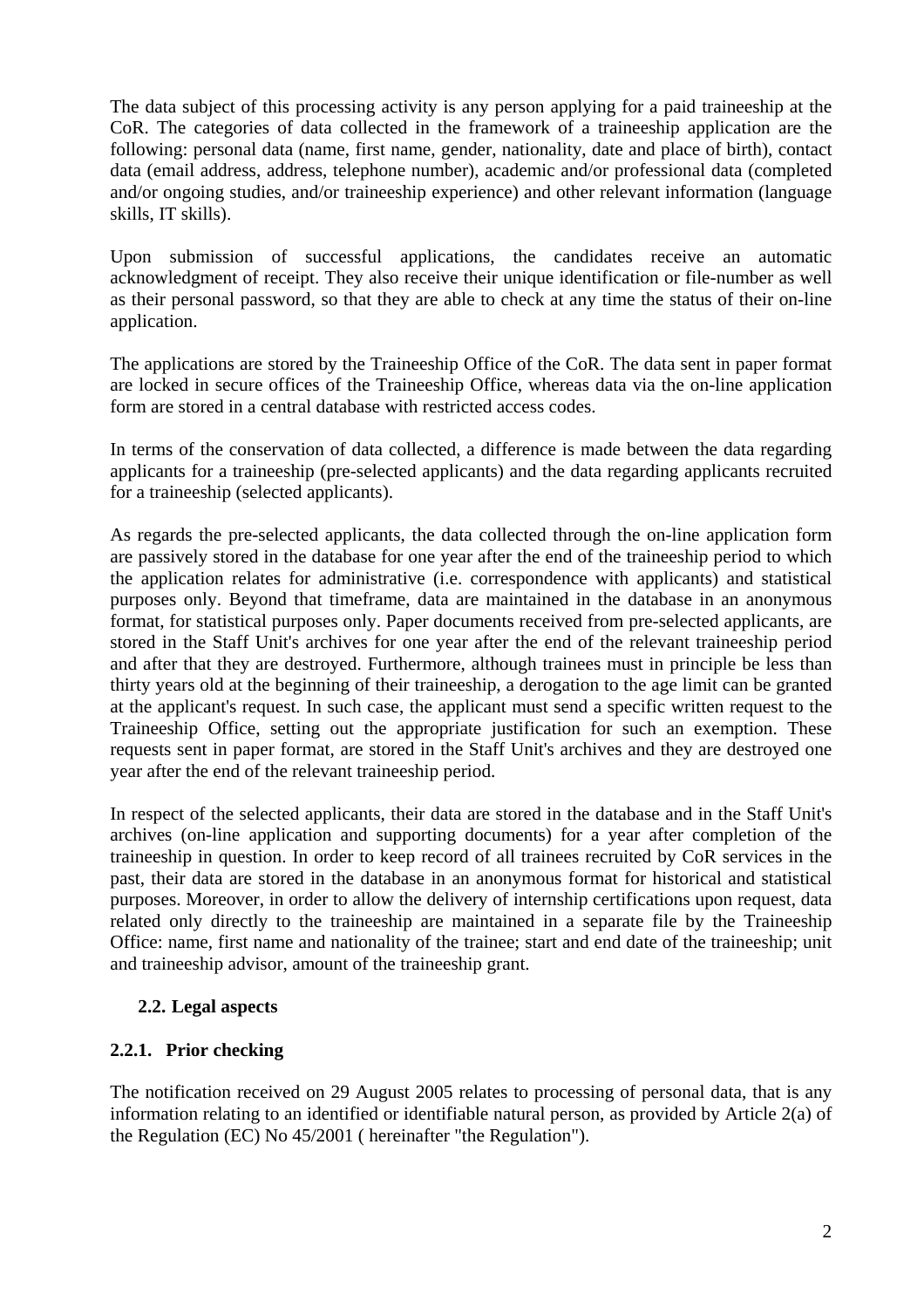The processing of data is carried out by the Committee of the Regions in the exercise of its activities, as outlined in Article 3 (1) of the Regulation. In view of the fact that the applications and supporting documents collected are stored in a central database and in paper format respectively, both automatic and manual methods are used. It follows that this "mixed" processing operation falls within the scope of the Regulation, as it is provided by Article 3 (2).

According to Article 27 (2) (b) of the Regulation, processing operations intended to evaluate personal aspects relating to data subjects, including their ability, efficiency and conduct, are likely to present specific risks to the rights of data subjects; they shall therefore be subject to prior checking by the EDPS. Indeed, on the facts, the processing operation carried out by the CoR concerns the evaluation of the candidates' ability to work as trainees, in the different units of the CoR.

Since prior checking is designed to address situations that are likely to present certain risks, the opinion of the EDPS should be given prior to the start of the processing operation. In this case, however, the processing operation has already been established. This should not raise a serious problem, as far as any recommendations made by the EDPS may still be adopted accordingly.

The notification of the DPO was received on 29 August 2005. According to Article 27(4) the present opinion must be delivered within a period of two months, that is no later than 30 October 2005. The period was suspended twice for 5 days in total; therefore the Opinion must be delivered no later than 4 November 2005.

## **2.2.2. Legal basis for and lawfulness of the processing**

The legal basis of the processing operation can be found in Decision 1/94 of 9 June 1994, governing in-service training within the Committee of the Regions.

More specifically, Article 2 of the Decision indicates that the purpose of in-service training with the Committee of the Regions is "to give trainees a general idea of the objectives and problems of European integration; to provide them with practical knowledge of the working of Committee of the Regions' departments; to enable them to acquire personal experience via the contacts made in the course of their everyday work; to enable them to develop and put into practice the knowledge they have acquired during their studies or professional careers".

Furthermore, Article 8 of the Decision provides that the trainees who can apply may be "university graduates or holders of equivalent diplomas, awarded after at least three years of study; students who have successfully completed at least four years of university study; public or private sector employees, provided they have a university degree or equivalent diploma, or have been engaged for at least three years in planning or advisory duties".

The legal basis of a processing operation is interlinked with its lawfulness. As it is stated in Article 5 (a) of the Regulation, personal data may be only processed if "processing is necessary for the performance of a task carried out in the public interest on the basis of the Treaties establishing the European Communities or other legal instruments adopted on the basis thereof or in the legitimate exercise of official authority vested in the Community institution or body ... ". On the facts, the collection and further processing of personal data of the traineeship candidates is carried out in the public interest on the basis of Decision 1/94 adopted in the legitimate exercise of an official authority, namely the Traineeship Office, vested in the Committee of the Regions. Hence, the legal basis found in Decision 1/94 supports the lawfulness of the processing operation.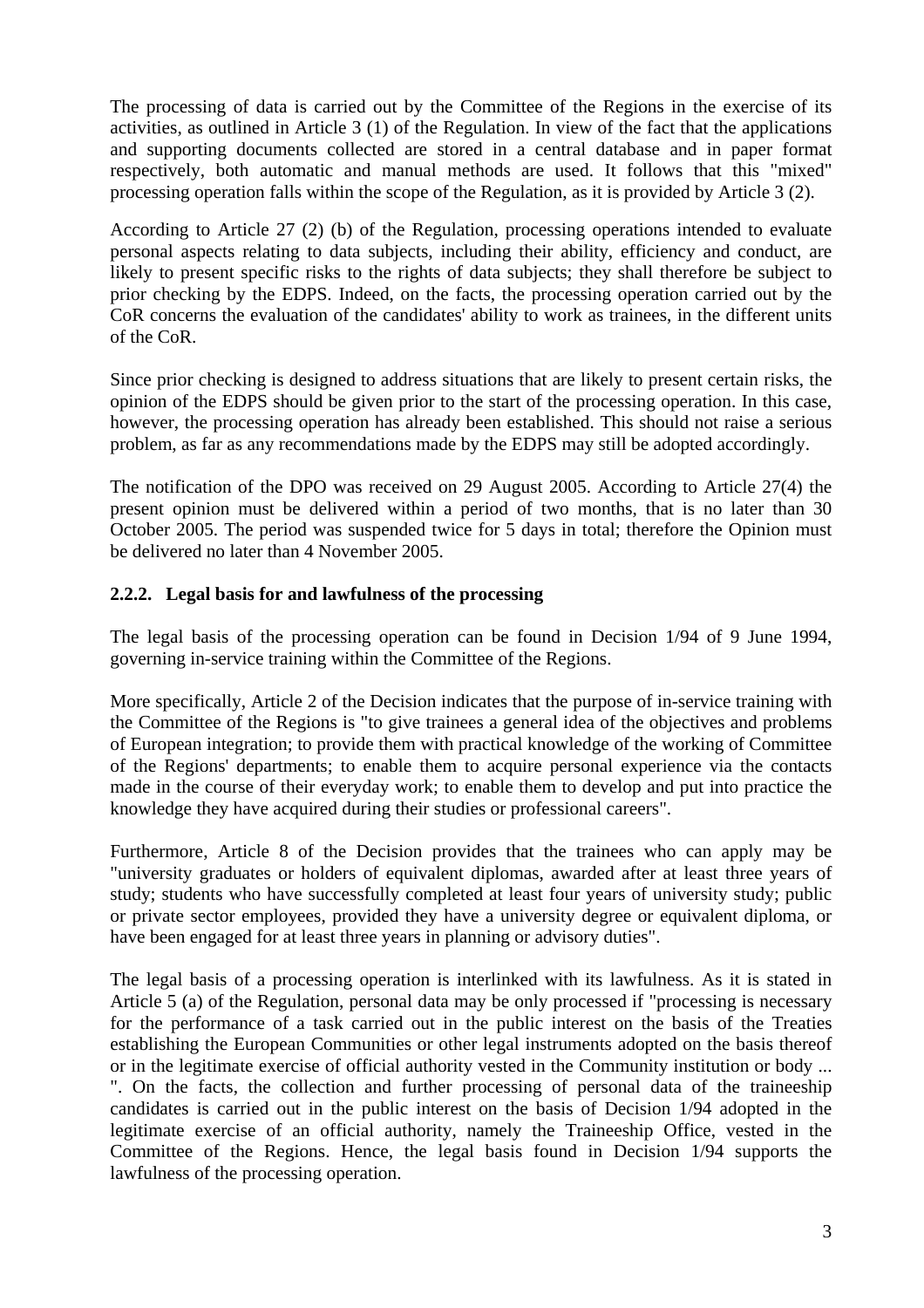# **2.2.3. Data Quality**

According to Article 4 (1) (c), "data must be adequate, relevant and non excessive in relation to the purposes for which collected and/or further processed ". The data collected in the present case are adequate, relevant and non excessive for the administrative management and selection procedure of the paid traineeship.

The EDPS considers that Article 4(1)(c) of Regulation (EC) 45/2001 is fully respected.

### **2.2.4. Compatible use / Change of purpose**

Article 4 (1) (b) of the Regulation points out that personal data must be "collected for specified, explicit and legitimate purposes and not further processed in a way incompatible with those purposes...". Indeed, the data collected are only used for facilitating the internal selection procedure of the trainees to be recruited by the CoR and under no circumstances such data are used for other purposes, including direct marketing purposes. Thus, the original purpose is fully respected.

### **2.2.5. Conservation of data/ Data retention**

It is clear from Article 4 (1) (e) of the Regulation that personal data "must be kept in a form which permits identification of data subjects for no longer than is necessary for the purposes for which the data were collected or for which they are further processed. The Community institution or body shall lay down that personal data which are to be stored for longer periods for historical, statistical or scientific use should be kept either in anonymous form only or, if that is not possible, only with the identity of the data subjects encrypted. In any event, the data shall not be used for any purpose other than for historical, statistical or scientific purposes".

In the case of pre-selected applicants, the data collected through the on-line application as well as in paper format are stored in the database and in the Staff Unit's archives respectively, for one year after the end of the traineeship period to which the application relates. Taking into account that the pre-selected applicants are not recruited for the traineeship and that there are fixed selection periods, the EDPS considers the present *dies a quo* (end of the traineeship period) not fully justified. A better solution would be to compute the year from the moment the selection period ends or, in practical terms, from the immediate official starting date of the traineeship period.

On the contrary, in the case of selected applicants, the one-year data storage after completion of the traineeship is reasonable as well as the further conservation of a limited number of data, considering that the delivery of internship certifications to the trainees, after the traineeship period, is necessary.

The conservation of data in an anonymous form only for historical purposes is also in line with Article 4(1) of the Regulation.

In the light of the above, the EDPS is of the opinion that a new reasonable time limit should be established for the data retention of the pre-selected applicants in accordance with Article 4 (1) (e) of the Regulation.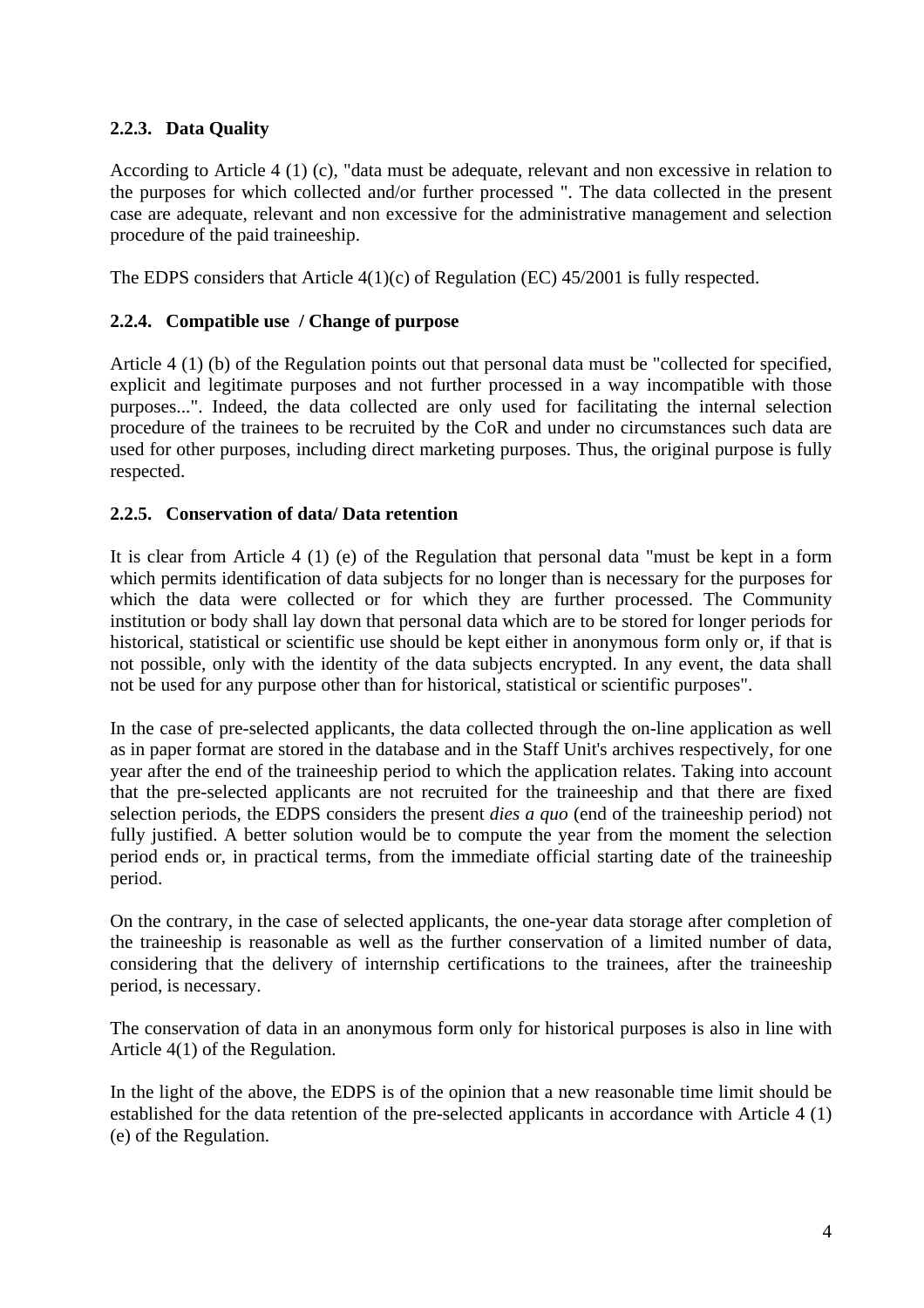# **2.2.6. Transfer of data**

Under Article 7 (1) of the Regulation, "personal data shall only be transferred within or to other Community institutions or bodies if the data are necessary for the legitimate performance of tasks covered by the competence of the recipient".

The personal data collected in the instant case are solely and exclusively disclosed to the members of staff in charge of the CoR Traineeship Office. The traineeship advisors, within the recruiting services, have limited access to the database (read only). The only elements of the application form which are made available to the traineeship advisors for (pre-) selection purposes concern the nationality, the studies and the language skills of the candidates. Also, the traineeship advisors are not able to consult any personal data without direct relevance to the selection process, such as address, age and gender.

It follows that the stored personal data are only transferred within the CoR, since they are necessary data for the selection process of the traineeship, in accordance with Article 7 (1) of the Regulation.

## **2.2.7. Processing of personal number or unique identifier**

The Article 10 (6) of the Regulation 45/2001 provides that "the EDPS shall determine the conditions under which a personal number or other identifier of general application may be processed by a community institution or body". Here is not the case of establishing the conditions under which the CoR may process a personal number, but just to recognize that the CoR's use of a unique identification number is reasonable because it is a means of facilitating the processing task.

Indeed, upon submission of an application form, the candidates receive an automatic reply by email with their unique identification or file-number as well as their personal password, which are divulged only to the applicant. Thus, the use of this identifier and personal number has no other purpose than to identify the data subject and to enable him/her to check at any time the status of his/her application.

# **2.2.8. Right of access and rectification**

Applicants, in the present case, receive an electronic copy of their application form, along with the receipt confirmation, thus they may at any time access their application form to verify its accuracy. This complies with the right of access, as indicated in Article 13 of the Regulation.

Moreover, where appropriate, applicants can at any time request the Traineeship Office to rectify any inaccurate or incomplete information. The requested modifications are made as soon as possible and no later than two weeks after the request. The right to rectification "without delay" as envisaged in Article 14 of the Regulation is therefore respected.

## **2.2.9. Information to the data subject**

Article 11 of the Regulation states that a data subject must be informed of the processing of data relating to himself/herself and lists a range of compulsory items of information which must be provided (identity of the controller, purposes of processing, recipients, right of access). Insofar as such information is necessary to guarantee the fair processing, additional information has to be supplied regarding legal basis, time-limits and the right to have recourse to the EDPS. In the